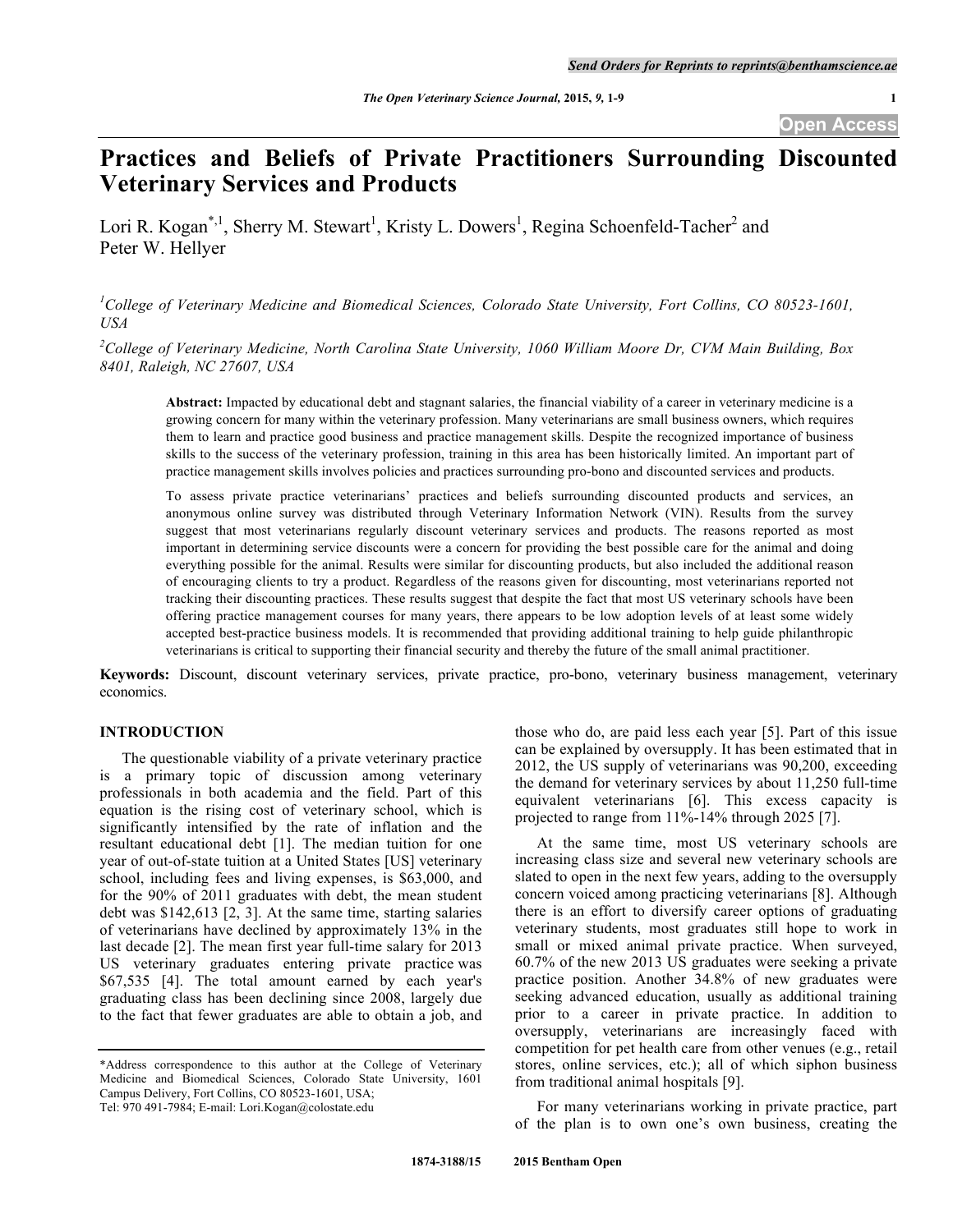necessity to not only be knowledgeable about veterinary medicine, but also business and practice management skills. A veterinary practice is a service business and comes with all the demands that one expects from such an enterprise [10]. Despite the recognized importance of business skills to the success of the veterinary profession, training in this area has historically been quite limited [11-15]. This deficiency in business acumen has been noted among several studies including a 2009 national survey in which veterinary students were asked to respond to an online basic business concepts 'quiz'[12]. The authors found the overall average quiz 'grade' to be a C-minus [16].

In response, many veterinary schools have begun offering some type of business management training. Additionally the Veterinary Business Management Association [VBMA], founded in 2001, has established chapters in each US veterinary school. VBMA, led and managed by veterinary students, offers resources and tools from organizations such as American Animal Hospital Association [AAHA] and American Veterinary Medical Association [AVMA] to help educate students on business related issues [17]. In addition to opportunities within veterinary educational programs, several veterinary organizations offer tools for business owners and students (e.g., AAHA, AVMA, and Veterinary Information Network Inc [VIN], etc.) [18-20]. Veterinarians can also access continuing education [CE] courses related to business through many avenues and colleges. There are many critical areas within practice management that are part of a necessary general business education, but the one focused on in the current study is that of providing pro-bono work and discounts.

### **Public Perception of Veterinarians and Discounted and Pro Bono Work**

Veterinarians have long enjoyed a reputation as compassionate, caring, and ethical individuals. Notwithstanding some recent negative press (e.g., a televised 20/20 show suggesting that some veterinarians promote unnecessary tests and procedures) [21], the veterinary profession consistently rates extremely high in perceived honesty and ethics [22]. It is likely that at least part of this perception comes from the philanthropic nature of many veterinarians who have a desire to give to the people and animals in their community. Although there are many reasons that businesses and professionals within these organizations may choose to discount specific services two overarching categories include the use of discounts as strategic marketing and business tools, and charity or probono work. It is suggested that, similar to lawyers and medical doctors, the practice of discounting veterinary services or providing pro-bono work is expected by at least a segment of the general population and perhaps the veterinary field itself [22,23].

In addition to philanthropic reasons for discounting, many companies use discounts as a strategy to build their business or create client loyalty. One type of discounting that has exploded in several service-related industries is the use of social media coupons like Groupon. Research on the effectiveness of Groupon type coupons has suggested that these voucher discounts influence company ratings

differently based on type of business being discounted and are not always a positive marketing strategy [24].

Either through voucher type discounts or more traditional discounting practices, common examples of discounted veterinary services include free or discounted exams to gain new clients or discounted procedures such as dental cleanings in an effort to help motivate clients to start regular preventative care. Products can also be discounted with the intention of encouraging clients to try something new at a minimal risk. This can be especially important since unlike medical doctors, veterinarians are involved with the sale of prescription medications, food, dietary supplements and merchandise. In this way, veterinarians are similar to ophthalmologists, who prescribe and sell glasses. Yet the median ophthalmologist's average salary is significantly higher than that of a veterinarian; \$257,000 per year compared to \$82,000 [25].

These financially challenging times necessitate the need to investigate private practitioners' business and marketing strategies and, in particular, how veterinarians are currently employing discounts for both services and products. This study was therefore designed to assess the current practices and beliefs of veterinarians as they relate to discounted services and products.

# **MATERIALS AND METHODOLOGY**

An anonymous survey was distributed through VIN from November 2013-January 2014 to all VIN members. Those members who indicated they were working in private practice were asked to complete the online survey which consisted of basic demographic questions, followed by questions on current practices regarding discounting services and products and participants' views on these practices.

# **RESULTS**

The total number of respondents was 989, of which 963 indicated working in private practice. The majority (936, 97.7%) reported working with small animals (dogs and cats). Over one-half of respondents had been in practice more than 15 years (539; 56.2%), with others reporting 11-15 years (119, 12.4%), 6-10 years (111, 11.6%), 2-5 years (119, 12.4%), and less than 2 years (71, 7.4%) (4 did not respond).

When asked about their current position, the majority (479, 51.2%) indicated being sole owners, followed by (304, 32.5%) associate or staff veterinarians, partners (141, 15.1%), relief veterinarians (10, 1.1%), and other (2, 0.2%) and 27 did not answer. Female respondents numbered 592  $(61.8\%)$  and males numbered 366  $(38.2\%)$  with 5 not responding. The most common practice setting was suburban, reported by 451 participants (47.1%) followed by urban (217, 22.7%), small town (175, 18.3%), and rural (115, 12.0%) and 5 no response. Ages ranged from 20-29 years old (85, 8.9%), 30-39 (206, 21.5%), 40-49 (245, 25.5%), 50-59 (292, 30.4%), 60-69 (117, 12.2%), and 70 or older (14, 1.5%) and 4 did not respond.

Practitioners were asked to report if their clinic discounted services and/or products. The majority (568, 59.0%) reported discounting both services and products while 302 (31.4%) discounted only services, 18 (1.9%) only products and 75 (7.8%) reported that they didn't discount either.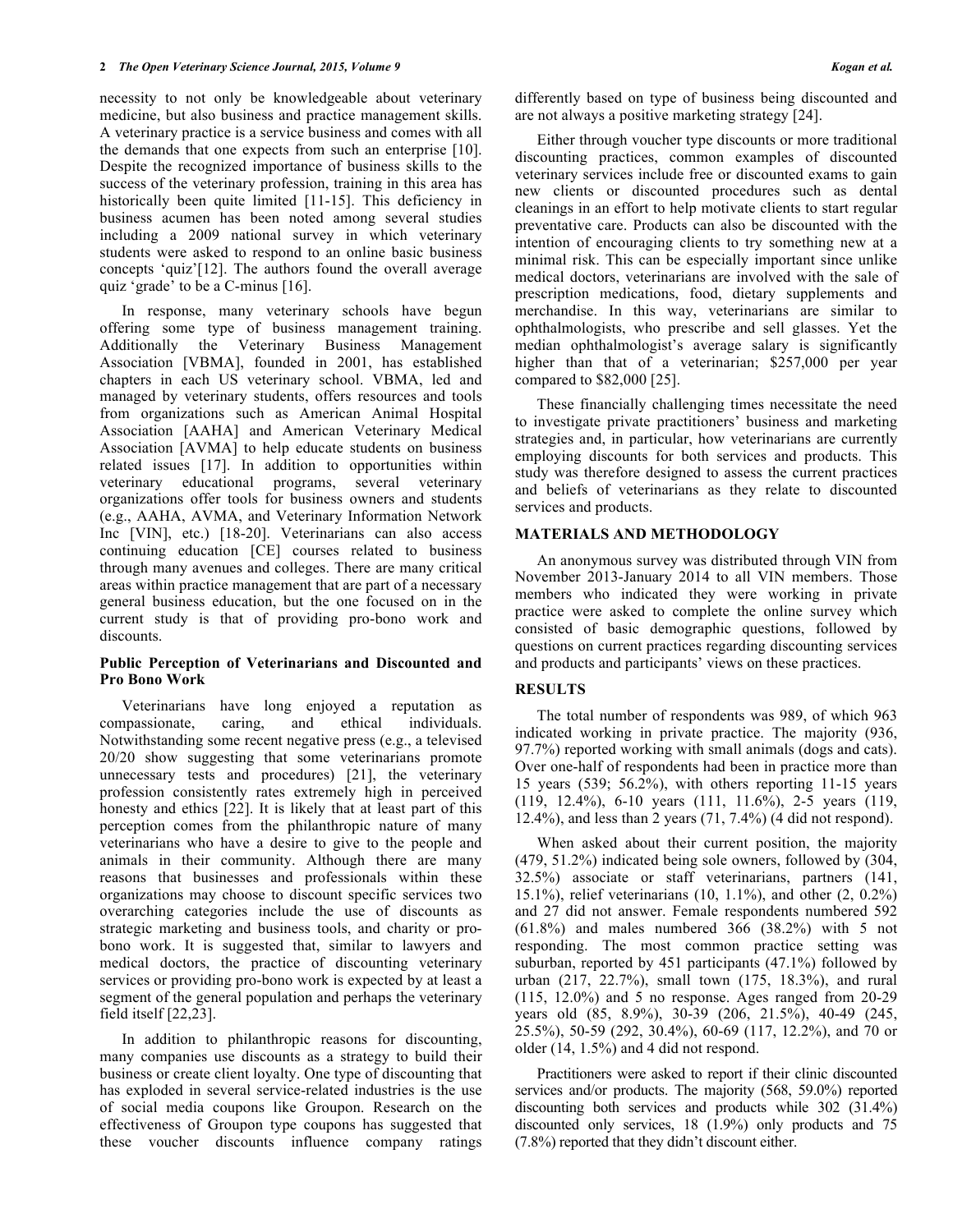To assess personal ability to discount, participants were asked if they have the authority to discount either services or products. When queried about services, 870 participants responded, of which 653 (75.1%) reported having full authority to discount, 133 (15.3%) had limited authority or required permission from a senior staff member, 61 (7.0%) did not have the ability to discount, but their clinic had discounting policies and 23 (2.6%) had no ability to discount services.

When those who could discount were asked how frequently they discounted services (n= 847, the largest number reported several times a month (272, 32.2%) or several times a year (264, 31.3%), yet a substantial number discounted several times a week (180, 21.3%) or at least daily  $(122, 14.5\%)$ . Only 6  $(0.7\%)$  reported never. The mean percent of discount was  $14.2\%$  (SD 11.0), median = 10, mode =  $10$  (n =  $817$ ).

Participants who reported either having full authority or limited authority to determine discounts (n=786), were asked to assess the importance of several factors as they relate to the decision to discount services. These factors included: concern about providing the best care possible for the animal, feeling uncomfortable talking about money, feeling good about doing everything possible for the animal, public obligation, and client pressure. The reasons reported as most important included concern for providing the best possible care for the animal (extremely or very important: 526, 66.9%), and doing everything possible for the animal (extremely or very important: 348, 44.3%). Discomfort talking to clients about money, public obligation, and pressure from clients were not felt to be as important in determining discounts for veterinary products (Table **1**).

Regardless of reason for discounting services, most veterinarians reported not tracking their discounted services: 590 (75.1%) said they do not track discounted services and only 185 (23.2%) said they do track discounted services (11 did not respond).

#### **Discounting Products**

When queried about discounting products,  $(n= 508)$ , the majority 358 (70.5%) of veterinarians reported having full authority to discount, 62 (12.2%) had limited authority or required permission from a senior staff member, 59 (11.6%) did not have the ability to discount, but their clinic had discounting policies, and 29 (5.7%) had no ability to discount services.

When those who could discount were asked how frequently they discounted products (n=479, the largest number reported several times a year (182, 38.2%) or several times a month (14, 29.6%), yet 82 (17.2%) discounted several times a week, and 53 (11.1%) at least daily. Only 19 (4.0%) reported never discounting products. The average percent of discount  $(n = 435)$  was  $15.13\%$  (SD 12.27), median =  $10\%$ , mode =  $10\%$ .

Several factors related to discounting products were assessed for importance level similar to the factors for discounting services but with the addition of encouraging clients to try the product. Only participants who reported either having full or limited authority to determine product discounts were included in these analysis (n=420). The reasons felt to be most important were: concern for the best possible care of the animal (extremely or very important: 205, 48.8%), to encourage clients to try a product (extremely or very important: 150, 35.8%), and doing everything possible to make the animal feel better (extremely or very important: 142, 33.8%) (Table **2**).

When asked if they track discounted products (n=420), 315 (75%) said they do not track discounted products, 78 (18.6%) said yes, and 27 (6.4%) did not answer. To further assess feelings related to finances, participants were asked to rate their comfort level talking with clients about costs (n= 984). Fifteen percent (n=151) reported feeling comfortable and enjoyed talking about costs, 50% of respondents (n=492) responded they feel comfortable with this topic but do not enjoy talking to clients about costs, and 15.6% (154) reported feeling uncomfortable talking about costs with clients.

#### **Discount Frequency and Amount by Gender Age and Years in Practice**

Chi Square was used to examine any differences based on gender, age, setting, and amount of time in practice on frequency, average amount, and reasons to discount. Due to the number of analyses, a more conservative significance

| <b>Services</b>                                          | <b>Extremely</b><br>Important | <b>Very</b><br>Important | Somewhat<br>Important | Minimally<br>Important | <b>Not Important</b><br>at All | NA.  |
|----------------------------------------------------------|-------------------------------|--------------------------|-----------------------|------------------------|--------------------------------|------|
| Provide best care possible for animal                    | 301                           | 225                      | 107                   | 69                     | 66                             | 18   |
|                                                          | 38.3%                         | 28.6%                    | 13.6%                 | 8.8%                   | $8.4\%$                        | 2.3% |
| Do everything possible for the animal makes me feel good | 121                           | 227                      | 206                   | 90                     | 118                            | 24   |
|                                                          | 15.4%                         | 28.9%                    | 26.2%                 | 11.5%                  | 15.0%                          | 3.1% |
| Part of my obligation to the public                      | 45                            | 107                      | 174                   | 188                    | 245                            | 27   |
|                                                          | $5.7\%$                       | 13.6%                    | 22.1%                 | 23.9%                  | 31.2%                          | 3.4% |
| Uncomfortable talking about money                        | 22                            | 79                       | 137                   | 236                    | 288                            | 24   |
|                                                          | $2.8\%$                       | $10.1\%$                 | $17.4\%$              | $30.0\%$               | 36.6%                          | 3.1% |
| Feel pressure from clients to discount services          | 28                            | 69                       | 140                   | 239                    | 288                            | 22   |
|                                                          | $3.6\%$                       | 8.8%                     | 17.8%                 | $30.4\%$               | 36.6%                          | 2.8% |
|                                                          |                               |                          |                       |                        |                                |      |

**Table 1. Reasons to discount services (n= 786).**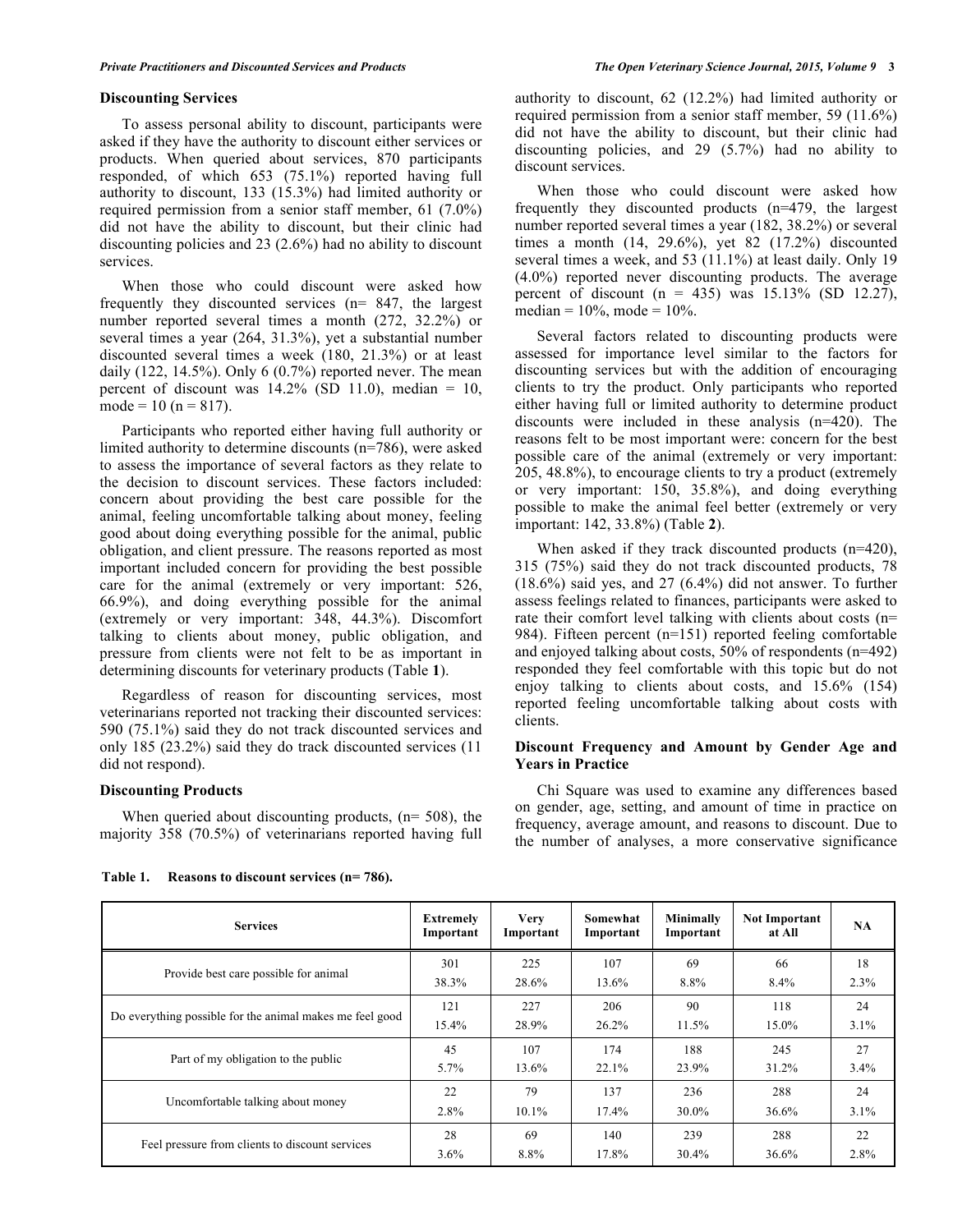| Kogan et |  |  |
|----------|--|--|
|----------|--|--|

| Products $n = 420$                                       | <b>Extremely</b><br>Important | <b>Very</b><br>Important | Somewhat<br>Important | <b>Minimally</b><br>Important | <b>Not Important</b><br>at All | <b>NA</b>   |
|----------------------------------------------------------|-------------------------------|--------------------------|-----------------------|-------------------------------|--------------------------------|-------------|
| Provide best care possible for animal                    | 101                           | 104                      | 81                    | 46                            | 52                             | 36          |
|                                                          | 24.0%                         | 24.8%                    | 19.3%                 | 11.0%                         | 12.4%                          | $(8.6\%)$   |
| Encourage client to try the product                      | 46<br>11.0%                   | 104<br>24.8%             | 85<br>20.2%           | 58<br>13.8%                   | 89<br>21.2%                    | $38(9.0\%)$ |
| Do everything possible for the animal makes me feel good | 41                            | 101                      | 96                    | 68                            | 81                             | 33          |
|                                                          | 9.8%                          | 24.0%                    | 22.9%                 | 16.2%                         | 19.3%                          | $(7.9\%)$   |
| Uncomfortable talking about money                        | 14                            | 36                       | 58                    | 104                           | 174                            | 34          |
|                                                          | 3.3%                          | 8.6%                     | 13.8%                 | 24.8%                         | 41.4%                          | $(8.1\%)$   |
| Part of my obligation to the public                      | 7                             | 35                       | 86                    | 103                           | 151                            | 38          |
|                                                          | $1.7\%$                       | $8.3\%$                  | 20.5%                 | 24.5%                         | 36.0%                          | $(9.0\%)$   |
| Feel pressure from clients to discount products          | 22                            | 53                       | 47                    | 95                            | 170                            | 33          |
|                                                          | $5.2\%$                       | 12.6%                    | 11.2%                 | 22.6%                         | 40.5%                          | $(7.9\%)$   |

**Table 2. Reasons to discount products (n= 420).**

level of  $p<01$  was used to determine statistical significance. Only respondents who reported they had full authority to discount were included in the analysis (n=653). When these responses were analyzed, there were no significant differences in frequency or amount of discounted services based on age, gender, or years in practice. While the practice setting (rural, suburban, or urban) did not impact frequency of discounting, there was a significant difference in amount of discount with practices in rural settings (n=78), reporting the highest mean (15.32, SD 12.75), followed by suburban practices (n=299; mean = 14.28, SD 9.6); urban practices  $(n=138; Mean = 13.41, SD 10.5)$  and small town practices  $(n=121; 13.23, SD 10.96)$   $(F = 3.885, p = 0.004)$ . The prevalence of tracking discounted services was not different based on gender, age, or years in practice.

Chi Square was also used to detect differences based on gender, age, and amount of time in practice on frequency, average amount, and reasons to discount for those who reported full authority to discount products (n=358). Age, gender, and practice setting did not influence frequency or amount of discounted products. The frequency of discounting products was significantly different based on

number of years in practice, with those in practice longer discounting more often (n= 358) (Table **3**) (Chi Square, 48.34, df 25,  $p = 0.003$ ), but the amount of discount was not significantly different. The prevalence of tracking discounted products was not different based on gender, age, or years in practice.

#### **Reasons to Discount**

Participants were asked to identify the situations and types of individuals and animals for whom they provided discounted services. This analysis included only those who reported being fully or partly able to discount services  $(n=786)$ .

The specific populations most commonly offered discounts included staff members (87.8%), professional colleagues (63.7%) and family members (60.9%). Rescue organizations were the most commonly discounted organization type (60.2%). Other top discount categories included: complications from surgery or other procedure performed (64.9%), rechecks on same problem (55.6%); multiple animal discounts for litters (52.7%); multiple animal discounts for physical exams (48.6%); and the

**Table 3. Frequency of discounted products by years in practice.**

| <b>Years in Practice</b> | <b>At Least Daily</b> | <b>Several Times a Week</b> | <b>Several Times a Month</b> | <b>Several Times a Year</b> | <b>Never</b>   |
|--------------------------|-----------------------|-----------------------------|------------------------------|-----------------------------|----------------|
| Less than 2              |                       |                             |                              | 4                           | $\mathfrak{D}$ |
|                          | 11.1%                 | 11.1%                       | 11.1%                        | 44.4%                       | 22.2%          |
| $2 - 5$                  | $- -$                 | 2                           | 3                            | $\overline{7}$              | 3              |
|                          | $- -$                 | 13.3%                       | 20%                          | 36.7%                       | 20%            |
| $6 - 10$                 | $- -$                 | 8                           | 13                           | 14                          | --             |
|                          | $- -$                 | 22.9%                       | 37.1%                        | 40.0%                       | $-$            |
| $11 - 15$                | 6                     | 8                           | 12                           | 18                          | $\overline{c}$ |
|                          | 13%                   | 17.4%                       | 26.1%                        | 39.1%                       | 4.3%           |
| More than 15             | 30                    | 47                          | 76                           | 96                          | $\mathfrak{D}$ |
|                          | 11.9%                 | 18.7%                       | 30.2%                        | 38.1%                       | $0.8\%$        |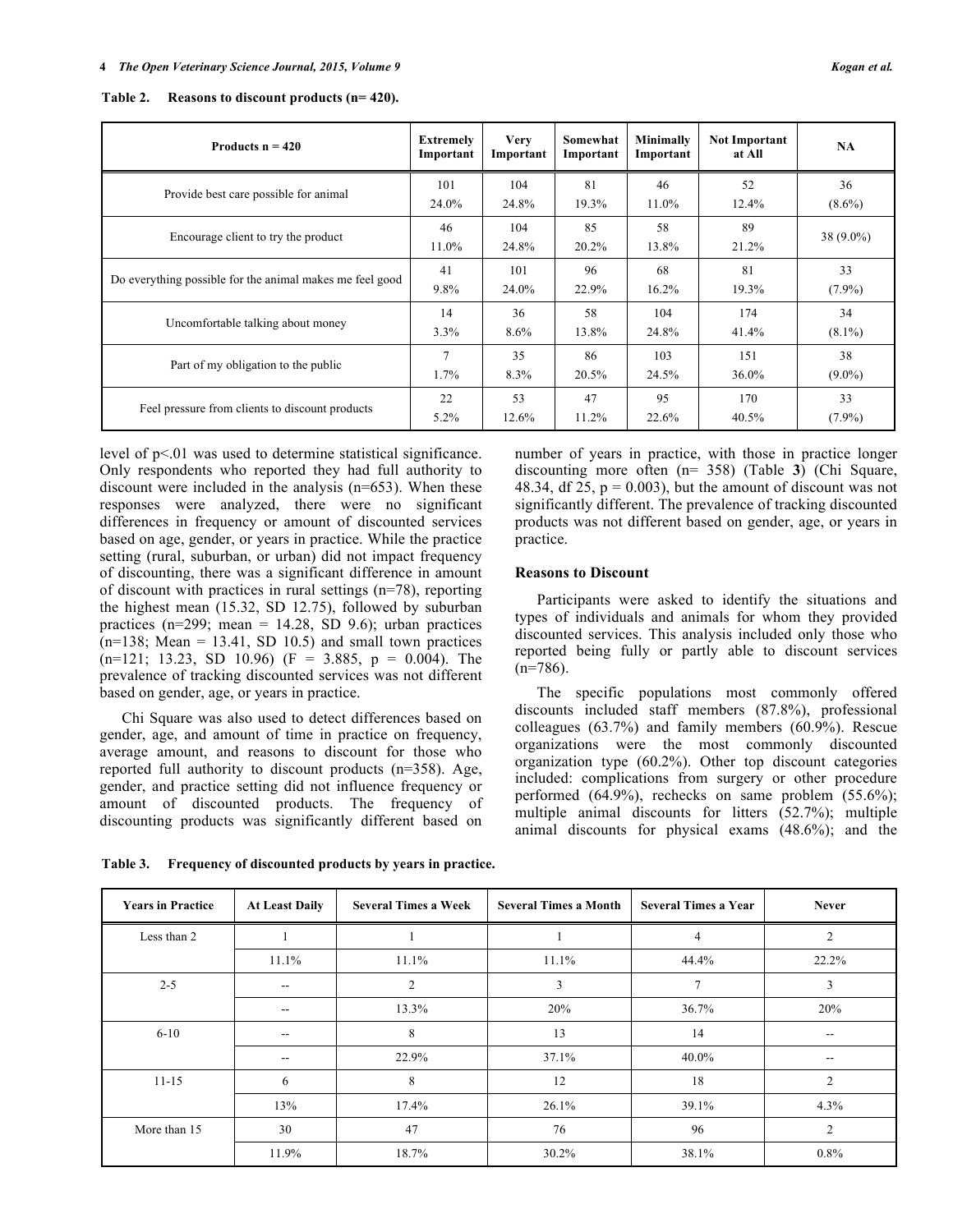#### **Table 4. Endorsement rate for reasons to discount.**

| <b>Reason to Discount</b>                                                                  | Number | Percent |
|--------------------------------------------------------------------------------------------|--------|---------|
| <b>Populations</b>                                                                         |        |         |
| Discounts for staff members                                                                | 690    | 87.8%   |
| Discounts for professional colleagues                                                      | 501    | 63.7%   |
| Discounts for family                                                                       | 479    | 60.9%   |
| Discounts for Good Samaritan or stray animal cases                                         | 394    | 50.1%   |
| Good client who has fallen on hard times                                                   | 397    | 50.0%   |
| Discounts for personal friends                                                             | 365    | 46.4%   |
| Discounts for senior citizens                                                              | 346    | 44.0%   |
| Discounts for military personnel                                                           | 209    | 26.6%   |
| Discounts for good neighbors of the practice                                               | 143    | 18.2%   |
| <b>Specific Animals and/or Organizations</b>                                               |        |         |
| Discounts for rescue organizations                                                         | 473    | 60.2%   |
| Discounts for animal shelters                                                              | 374    | 47.6%   |
| Discounts for service animals                                                              | 273    | 34.7%   |
| Discounts for working police dogs                                                          | 234    | 29.8%   |
| <b>Promotional/Marketing</b>                                                               |        |         |
| Coupons for veterinary products or services                                                | 375    | 47.7%   |
| Discounts to match product prices with online retailers or pharmacies                      | 238    | 30.3%   |
| Discounts to match prices offered by other veterinary practices                            | 103    | 13.1%   |
| <b>Multiple Animals Discounts</b>                                                          |        |         |
| Discounts for litters                                                                      | 414    | 52.7%   |
| Discounts for multiple animals being examined (e.g., wellness check)                       | 382    | 48.6%   |
| Discounts for puppy or kitten packages                                                     | 219    | 27.9%   |
| Multiple animals OTHER THAN examinations                                                   | 216    | 27.5%   |
| Other                                                                                      |        |         |
| Complications from surgery or other procedure you performed                                | 510    | 64.9%   |
| Discounts on rechecks for the same problem                                                 | 437    | 55.6%   |
| Providing free exams for animal adopted from the local shelter                             | 386    | 49.1%   |
| Doing pro bono work on sick animals with owners on a limited budget                        | 355    | 45.2%   |
| Discounting your professional fee to stay within a dollar limit negotiated with the client | 346    | 44.0%   |
| Long term hospitalization services                                                         | 202    | 25.7%   |
| Long term medications                                                                      | 153    | 19.5%   |

provision of free exams for animals adopted from the local shelter (49.1%). Overall, the top reason for discounting was providing discounts for staff members; a practice done by the majority of participants (Table **4**).

The remaining questions on the survey pertained to perceptions of cost and discounting in general. Therefore, all participants working in private practice were included in the analysis ( $n= 984$ ).

#### **Cost of Veterinary Services and Products**

When veterinarians were asked about their perception of the cost of veterinary products and services, most respondents reported feeling that neither veterinary products (699; 71%) nor veterinary services  $(705; 71.6%)$  were too expensive for most people. Participants were also asked if they felt that clients expect discounted or free services or products. Less than one-half (432, 43.9%) reported feeling clients expect discounted services and 316 (32.1%) reported feeling clients expect free services. When asked about products, 339 (34.4%) felt clients expect discounted products and 163 (16.6%) felt clients expect free products (Table **5**).

In addition to asking respondents to report on the actual discounts they provide, participants were asked more generally to indicate their support for reasons a veterinarian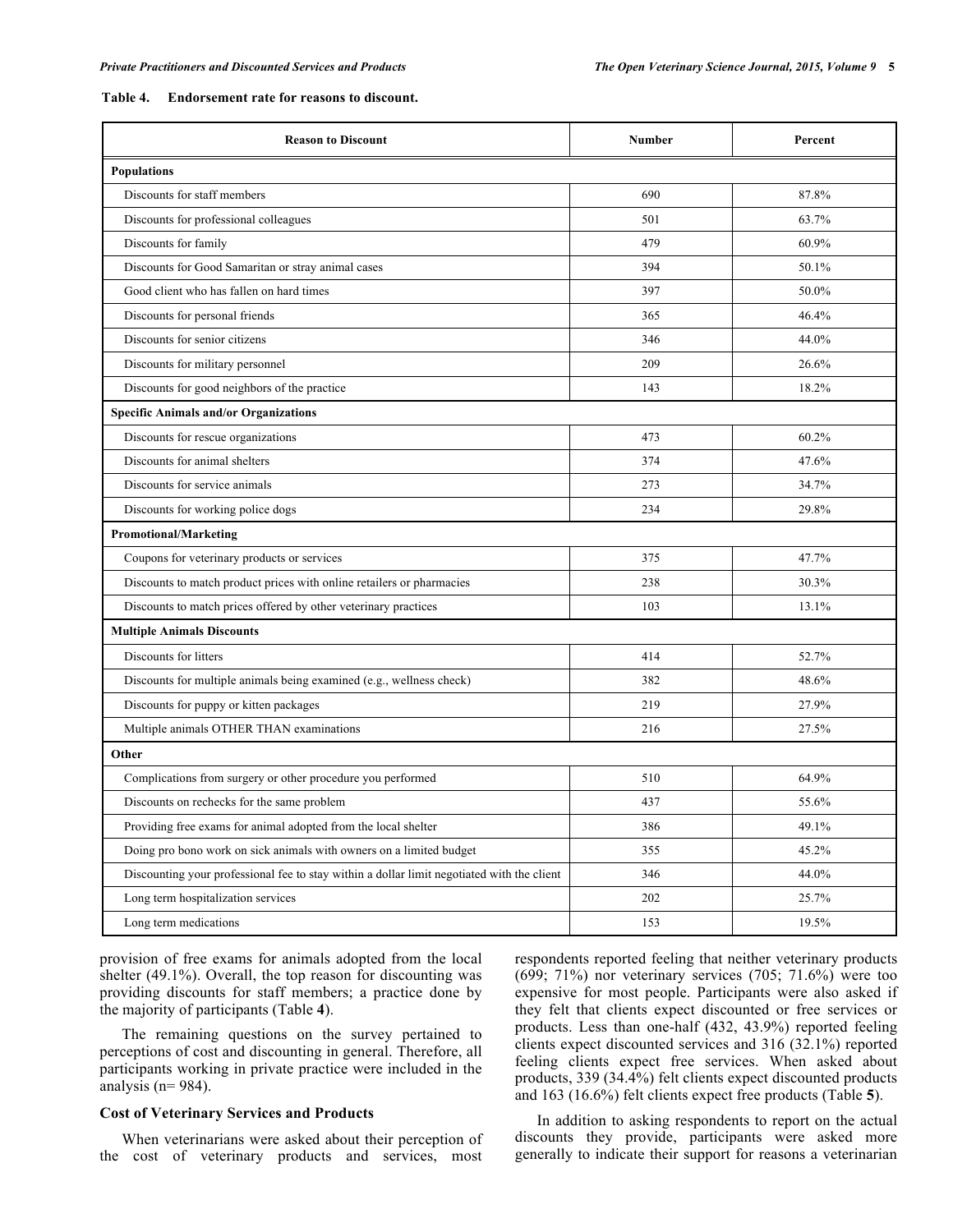|                                    | Do Not Agree at All | <b>Do Not Really Agree</b> | <b>Somewhat Agree</b> | <b>Strongly Agree</b> | <b>NA</b>    |
|------------------------------------|---------------------|----------------------------|-----------------------|-----------------------|--------------|
| Clients expect discounted services | $166(16.9\%)$       | 335 (34.0%)                | $306(31.1\%)$         | $126(12.8\%)$         | $51(5.2\%)$  |
| Clients expect free services       | 333 (33.8%)         | $286(29.1\%)$              | 214 (21.7%)           | $102(10.4\%)$         | 49 (33.8%)   |
| Clients expect discounted products | $252(25.6\%)$       | 342 (34.8%)                | $250(25.4\%)$         | $89(9.0\%)$           | $512(5.2\%)$ |
| Clients expect free products       | 435 (44.2%)         | 336 (34.1%)                | $107(10.9\%)$         | 56 (5.7%)             | $50(5.1\%)$  |

**Table 5. Veterinarians' perceptions of clients' expectations of free and discounted services and products.**

might choose to discount. This question therefore included all participants, regardless of their personal ability to discount services or products. The types and reasons for discounts that were supported by most participating veterinarians included discounts for professional colleagues and Care Credit. Areas with the least support included coupons and discounts for multiple animals being vaccinated or examined at the same appointment (Table **6**).

### **DISCUSSION**

Results from this study support the premise that most veterinarians are generous and want to do everything possible to care for animals. The majority of veterinarians who completed the survey indicated having the authority to discount services and products, and nearly all of these veterinarians reported discounting services, with over onethird of them discounting their services at least several times a week, by an average of 14.2%. The top reasons these veterinarians gave for discounting services were a concern for the best possible care of the animal and doing everything possible for the animal.

The frequency of discounting products was only slightly lower than that of services, with 28.3% of veterinarians reporting discounting products at least several times a week, at an average discount of 15.1%. The reasons for discounting products were the same as those for services. Concern for animal care and doing everything possible to make an animal feel better still were the most common reasons stated but reasons for discounting products also included the desire to encourage clients to try a product.

Regardless of the reasons given for discounting, however, most veterinarians reported not tracking their discounts. Only 18.6% reported tracking discounted products and 23.2% tracking discounted services. Approximately 75% of respondents indicated not tracking discounted services or products.

To determine if part of the reason behind discounting might be perceived client pressure, veterinarians were asked how important they felt client pressure to discount was in their decision. For both services and products, this reason was near the bottom of the list. Furthermore, when asked to indicate their comfort level talking to clients about money,

#### **Table 6. Reported support for discount types.**

|                                                                                               | <b>Strongly Support</b> | <b>Support</b> | <b>Somewhat Opposed</b> | <b>Very Opposed</b> | NA          |
|-----------------------------------------------------------------------------------------------|-------------------------|----------------|-------------------------|---------------------|-------------|
| Discounts for professional colleagues                                                         | 552 (56.1%)             | 292 (29.7%)    | 58 (5.9%)               | $24(2.4\%)$         | 58 (5.9%)   |
| Care credit                                                                                   | 458 (46.5%)             | 301 $(30.6\%)$ | $75(7.6\%)$             | $81(8.2\%)$         | $69(7.0\%)$ |
| Discounts on rechecks for the same problem                                                    | 391 (39.7%)             | 331 (33.6%)    | 123(12.5%)              | $71(7.2\%)$         | 68 (6.9%)   |
| Discounts for rescue organizations                                                            | 379 (38.5%)             | 340 (34.6%)    | $122(12.4\%)$           | 77(7.8%)            | 66 (6.7%)   |
| Discounts for service animals                                                                 | 362 (36.8%)             | 389 (39.5%)    | $124(12.6\%)$           | 46(4.7%)            | $63(6.4\%)$ |
| Providing free exams for animal adopted from the local shelter                                | $325(33.0\%)$           | $311(31.6\%)$  | $170(17.3\%)$           | $112(11.4\%)$       | $66(6.7\%)$ |
| Discounts for good Samaritan or stray animal cases                                            | 321 (32.6%)             | 417 (42.4%)    | $133(13.5\%)$           | 52 (5.3%)           | $61(6.2\%)$ |
| Discounts for senior citizens                                                                 | $286(29.1\%)$           | 349 (35.5%)    | 190 (19.3%)             | $91(9.2\%)$         | 68 (6.9%)   |
| Discounts for military personnel                                                              | $276(28.0\%)$           | 397 (40.3%)    | 166 (16.9%)             | $72(7.3\%)$         | 73 (7.4%)   |
| Discounts for multiple animals being examined<br>(e.g., wellness check)                       | $218(22.2\%)$           | 291 (29.6%)    | $200(20.3\%)$           | $213(21.6\%)$       | $62(6.3\%)$ |
| Discounts for multiple animals being vaccinated                                               | 184 (18.7%)             | 298 (30.3%)    | 214(21.7%)              | $227(23.1\%)$       | $61(6.2\%)$ |
| Discounting your professional fee to stay<br>within a dollar limit negotiated with the client | 166 (16.9%)             | 354 (36.0%)    | $229(23.3\%)$           | $171(17.4\%)$       | $64(6.5\%)$ |
| Doing pro bono work on sick animals with<br>owners on a limited budget                        | 139 (14.1%)             | 409 (41.6%)    | 270 (27.4%)             | $101(10.3\%)$       | $65(6.6\%)$ |
| Discounts for good neighbors of the practice                                                  | $122(12.4\%)$           | 395 (40.1%)    | 263(26.7%)              | $127(12.9\%)$       | 77(7.8%)    |
| Providing coupons for veterinary products or services                                         | $111(11.3\%)$           | 358 (36.4%)    | $222(22.6\%)$           | 228 (23.2%)         | $65(6.6\%)$ |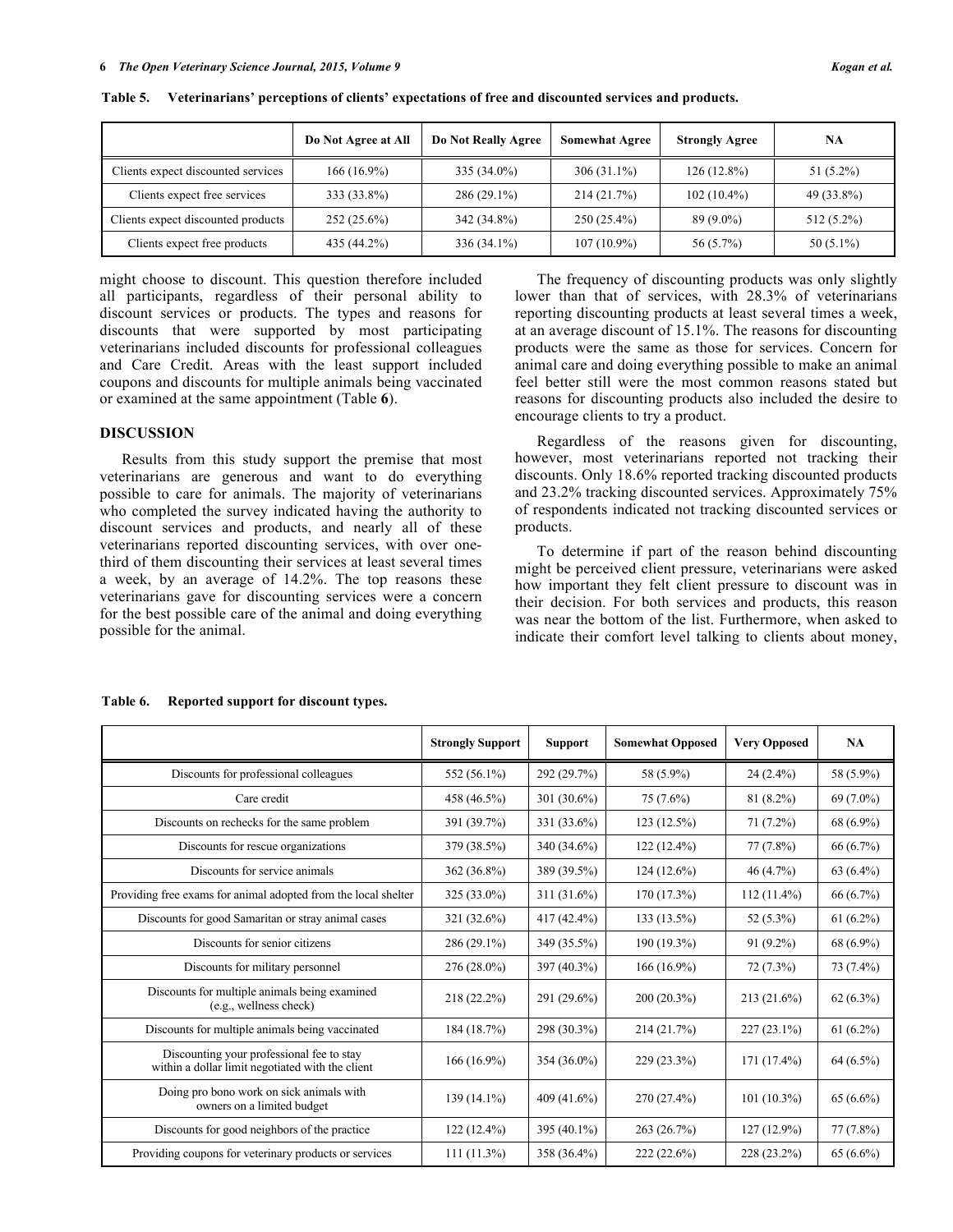most participants reported feeling comfortable, if not necessarily enjoying the topic.

The fact that veterinarians did not report perceived pressure from clients as an important factor in discounting was especially interesting given that many veterinarians reported feeling that clients expect free or discounted services and products. In fact, 43.9% felt that clients expect discounted services and 32.1% felt clients expect free services. These figures were only slightly lower for products, whereby 34.4% reported feeling clients expect discounted products and 16.2% that clients expect free products. In addition, most veterinarians reported feeling that neither veterinary services nor products are too expensive for most people. These factors suggest that veterinarians are not choosing to discount because of perceived pressure from clients or an overall discomfort talking about money. They are discounting for philanthropic or business management reasons.

When assessing any differences in discounting practices based on demographics, only minimal differences were found. Regardless of age, gender, geographical setting or years in practice, the amount and frequency of discounting was stable. In fact the only significant differences found were that veterinarians in practice longer reported discounting products slightly more frequently than those in practice fewer years, yet the amount of discount was the same. For services, the only difference was found in geographical setting, whereas veterinarians from rural settings reported the highest mean discount percentage followed by suburban; urban and small town. Although these differences were statistically significant, the amount of percentage differences was not substantial (2.09% between the largest and smallest percentage).

When participants were asked to report the situations and types of individuals and animals for whom they provided discounted services, the top reason for discounting was to provide discounts for staff members; a practice acknowledged by the majority of participants. This is similar to traditions in other areas, such as retail, where employees also receive discounts for shopping at a particular company. Other prominent groups benefitting from discounts include professional colleagues, family members, rescue organizations, and clients with complications from surgery or other procedures performed. Upon reviewing the responses to the 'other' category, two additional areas were mentioned by several respondents. These included discounting for clients with whom something besides surgery had gone wrong (e.g., waited too long, bad service, etc.) and veterinarians who wanted to try a new medical procedure, protocol or continue treatment to assess the impact on the patient's health.

Clearly, there are many reasons that veterinarians choose to provide discounts. While some reasons are clearly designed to increase business or be more competitive (i.e., coupons for discounted products or services, discounts to match product prices with online retailers or pharmacies, or to match prices offered by other veterinary practices), the driving force behind most discounts appears to be more philanthropic in nature.

Similar to other occupations, such as lawyers and other health care professionals, there appears to be an expectation from both the public and professionals themselves to offer some amount of pro-bono work [23]. The type of pro-bono work most often seen in veterinary medicine is an ad hoc, individual approach as opposed to an organized, systematic approach. This typically entails private practitioners providing pro-bono services on their own accord out of a sense of passion or duty. This is very similar to the type of ad hoc pro-bono work done by many lawyers [23].

Like veterinarians, research suggests that lawyers provide pro-bono services for a variety of reasons, some because of personal values or desires to provide a public service, and others as a means to create or increase business [23]. Not surprisingly, it has also been shown that attorneys offer more pro-bono services when they feel they can afford to do so. A study of participation rates across the country found that states in which lawyers were more financially successful also had higher rates of lawyer participation in organized pro bono programs. It makes sense that higher profits permit lawyers to offer more pro-bono labor, meaning that clients in need benefit from financially successful practices. It seems natural to assume similar trends can be found in veterinary medicine; financially successful professionals have more to give. This ability to act philanthropically is increasingly important as clinics attempt to hire veterinarians from the millennium generation.

Philanthropic by nature [26], it is suggested that millennium generation veterinarians will be more attracted to practices solvent enough to allow employees the opportunity to offer pro-bono or discounted services and this can actually be a successful recruitment tool for new employees. This premise is supported by the fact that law firms believe that they are able to attract and retain better talent because of probono opportunities [23]. It therefore follows that veterinarians who can run a successful practice offer benefits to all those involved.

It is clear that for successful practice owners and partners, competency in veterinary medicine is not enough; they must also be skilled in a number of non-clinical areas, not least of which is business acumen. Yet both graduates and employers have identified the difficulties faced by new graduates in the financial aspects of client communication and valuing their services enough to have the confidence to charge appropriately for them. These findings suggest that veterinary students are still not being adequately equipped with important career business skills [27].

Unfortunately, business skills have long been neglected by the profession and when compared to medical knowledge are still often seen as low priorities by students and faculty [28, 29]. Despite data to support the expansion of both compulsory and elective veterinary business teaching, it is often difficult to convince students of the relevance of business skills training [27]. Many veterinary students do not place the same value on entrepreneurship and businessrelated education as employers and do not perceive it as a priority within their veterinary studies.

This is in spite of the fact that both the KPMG and Brakke studies recommended several key business and management behaviors and suggested the need for veterinary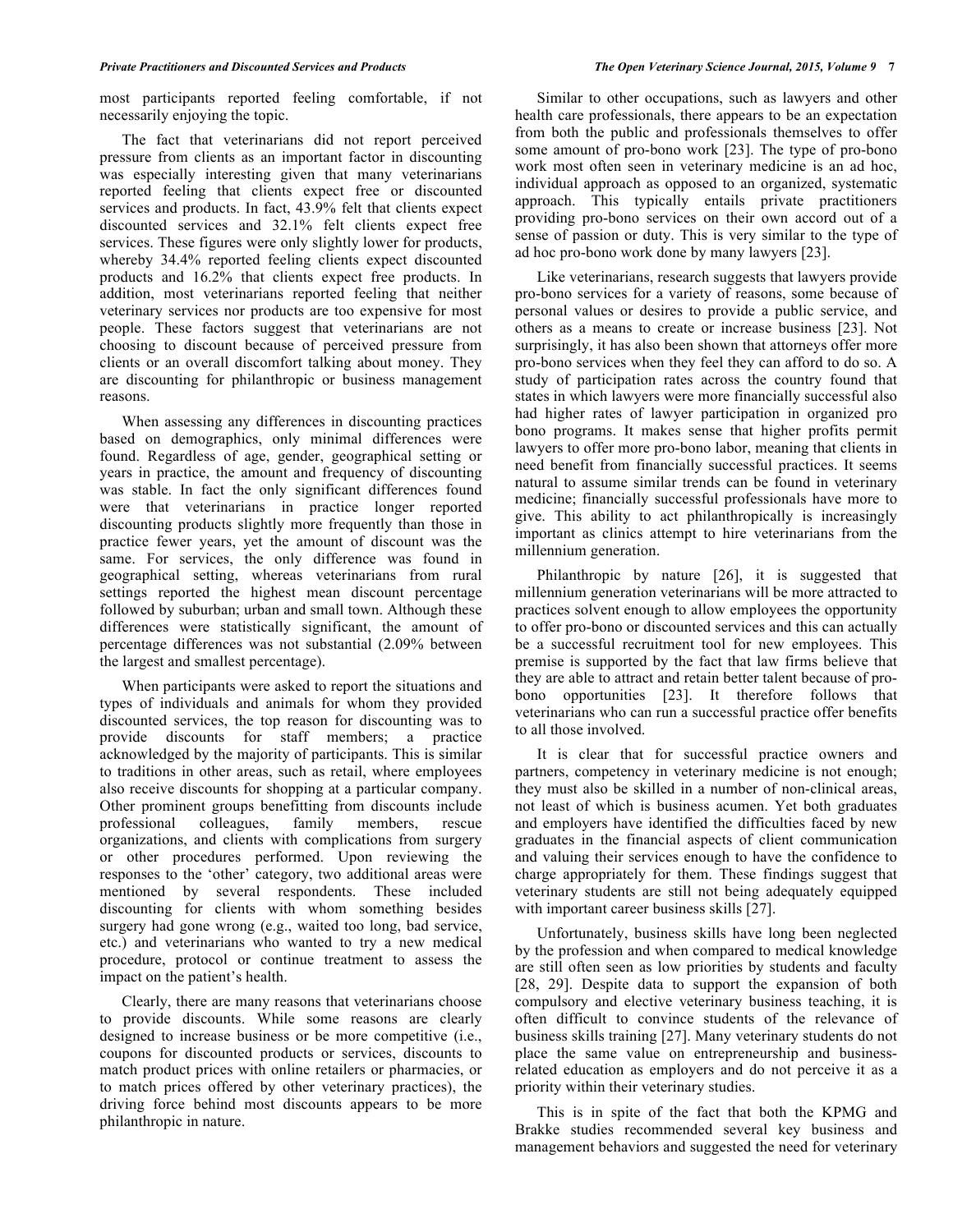schools to incorporate these business training strategies into their curricula [30]. Many key business practices identified by the 1998 Brakke study have yet to be widely implemented. It does not help that recent graduates have been shown to rate themselves significantly more proficient than employers considered them to be in financial aspects of a practice and communicating with clients about money [30].

This poses a number of challenges for educators in terms of: seeking to integrate entrepreneurship and business-related topics within already crowded programs of study, determining relevant content and delivery methods, and designing appropriate assessment methods [27]. It is clear that a successful veterinary practice requires a unique combination of medical competence and other professional skills including empathy, communication skills, and business and management skills. The disconnect between faculty perspectives and employer or alumni needs regarding business and leadership skills is striking, especially given the fact that business, management, and marketing skills are desired by many employers of veterinarians [31, 32].

It has been suggested, that just as veterinary medicine has changed in other areas, the profession must continue to evolve in the area of veterinary business and management education. Fortunately, the number of those who argue that training veterinarians in business skills should not be part of veterinary curricula is diminishing. Most schools now feel the profession can no longer overlook the importance of business skills [33].

To help address this concern, The North American Veterinary Medical Education Consortium recently included professional and personal business and financial knowledge as core graduate competencies.[34] As a result, a number of schools have incorporated business skills training as part of a wider program of professional skills training in their curricula [35-37]. Options for this training include joint degrees in veterinary medicine and business administration [DVM/MBA][38] or Business Certificates offered with support from the VBMA club [37, 39].

The VBMA, with widespread support in both US and United Kingdom veterinary schools has two levels of a National VBMA Business Certificate Program [37,39]. Chapter officers at each school are able to determine which levels are offered, based on the total number of hours completed. A silver certificate includes 16 hours of education and a gold certificate includes 32 hours. The courses cover four broad categories including: business finance; business operations, management, and ownership; business leadership skills; and career and personal development [40]. VBMA recommends the Business Certificate Program as an opportunity for students to become more knowledgeable about the business aspects of veterinary medicine without the added expense of an additional degree [40].

Unfortunately, despite the fact that most US veterinary schools have been offering practice management courses for many years [30] and many have VBMA Business Certificate Programs, there appears to be low adoption levels of widely accepted best-practice business models [41]. The fact that approximately 75% of respondents in the current study indicated they do not track discounted or free services or

Therefore, even with the challenges of an over-full curriculum, it appears that exploring additional ways to support the future success of veterinary graduates, in addition to debt and loan knowledge, are the topics of practice management and business skills. Veterinarians care about the wellbeing of their patients and this study suggests one area in which they demonstrate this caring is through discounted services and products offered to many segments of the population. Providing training to help guide these philanthropic individuals on best business practices is critical to supporting their financial security and thereby the future of the small animal practitioner. Far from an area to be delegated to the back corner of veterinary curricula, it is suggested that schools take another look at what else they can do to address this critical issue.

#### **CONFLICT OF INTEREST**

The authors confirm that this article content has no conflict of interest.

### **ACKNOWLEDGEMENTS**

The authors would like to thank the Veterinary Information Network for making this survey available to its members and Dr. Apryl Steele for helping with survey development.

### **REFERENCES**

- [1] Asch DA, Nicholson S, Vujicic M. Are we in a medical education bubble market? N Engl J Med 2013; 369: 1973-5.
- [2] Segal D. High Debt and Falling Demand Trap New Vets, in: The New York Times [on line] (2013) http://www.nytimes.com/2013/ 02/24/business/high-debt-and-falling-demand-trap-newveterinarians.html?\_r=0 [consulted 16 April 2014].
- [3] Larkin M. Higher debt, lower salaries a continuing concern for grads. J Am Vet Med Assoc 2012; 240(3): 248-51. [online] https://www.avma.org/News/JAVMANews/Pages/120201a.aspx [consulted 01 May 2014].
- [4] Market research statistics First year employment. J Am Vet Med Assoc 2014 [on line] https://www.avma.org/KB/Resources/Statisti cs/Pages/Market-research-statistics-First-year-employment.aspx [consulted 29 April 2014].
- [5] Myers E. Total Income and Total Debt. Just Vet Data 2014 [on line] http://www.justvetdata.com/total\_income\_and\_total\_debt?spl ash=1 [consulted 13 April 2014].
- [6] AVMA Workforce Report Confirms Excess Capacity in U.S. Veterinary Profession. Am Vet Med Assoc website 2013 [on line] http://atwork.avma.org/2013/04/23/avma-workforce-report-confirm s-excess-capacity-in-u-s-veterinary-profession/ [consulted 19 May 2014].
- [7] Niedziela K. Only 38% of Vet Clinics Operating at Full Capacity. Vet Pract News 2013 [on line] http://www.veterinarypracticenews. com/vet-breaking-news/2013/04/23/many-vet-clinics-not-operating -at-full-capacity.aspx [consulted 29 May 2014].
- [8] Lau E. When dental schools closed: lessons for veterinary profession? Vet Inform Network Inc [on line] (2013) http://news. vin.com/VINNews.aspx?articleId=27460#Chart [consulted 06 April 2014].
- [9] Lau E. Advising aspiring veterinarians: spur or deter? in: Veterinary Information Network Inc. 2013 [on line] http://news.vin.com/VINNews.aspx?articleId=28103 [consulted 30 April 2014].